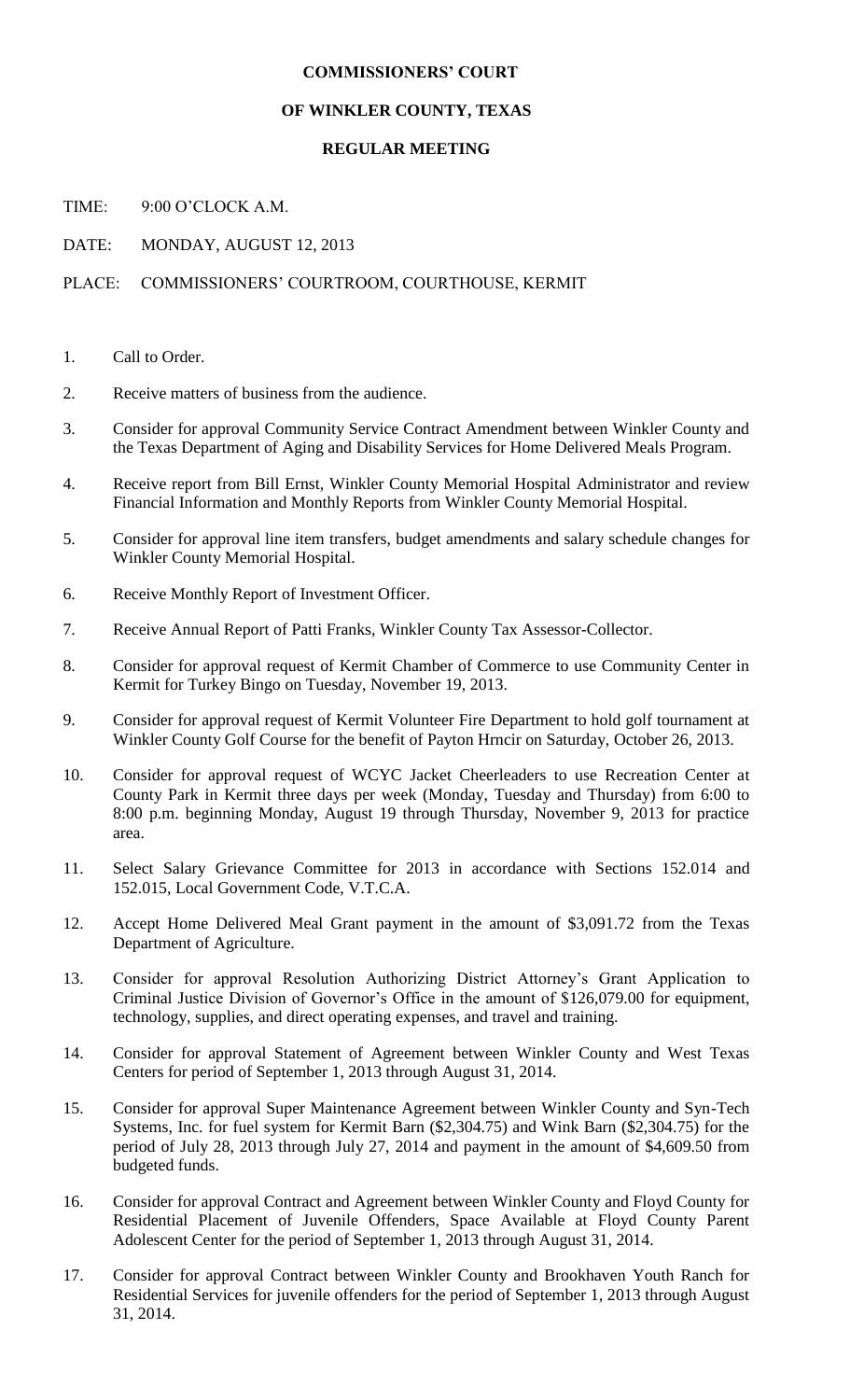- 18. Consider for approval Contract and Agreement between Winkler County and Garza County for Placement of Juvenile Offenders, Space Available at the Garza County Regional Juvenile Center for the period September 1, 2013 through August 31, 2014.
- 19. Consider for approval KOFILE proposal for image processing and indexing services with fees to be paid from committed imaging funds, County Clerk's records management and preservation fund and County Clerk's records archive funds.
- 20. Consider for approval Amendment #4 to Eagle Software System Lease Agreement dated July 31, 2007 between Winkler County and Tyler Technologies, Inc. for Winkler County Clerk recorder and software system for the term of six (6) years beginning on date of execution of this Amendment.
- 21. Discuss rental rates and rules of use for pavilion at County Park in Kermit and take action necessary.
- 22. Consider for approval request of Commissioner, Precinct 1, for repair and installation of electric cable for the irrigation system at Winkler County Golf Course in the approximate amount of \$4,200.00 to be paid from budgeted maintenance funds.
- 23. Consider for approval request of Commissioner, Precinct 2, to rent steel wheel roller from Kirby Smith in the approximate amount of \$3,900.00 per month from Lateral Road Funds.
- 24. Consider for approval request of Commissioner, Precinct 2, for repairs to 2000 GMC Dump Truck in the approximate amount of \$5,200.00 from Area II Road and Bridge budgeted funds.
- 25. Consider for approval purchase of 25 tables and 150 chairs in the amount of approximately \$5,000.00 for pavilion at County Park in Kermit to be paid from committed parks improvement funds.
- 26. Consider for approval purchase of 1,000-gallon water tank for potable water, pump, labor and plumbing at Winkler County Airport in the amount of approximately \$3,000.00 to be paid from contingency funds.
- 27. Consider for approval payment in the amount of \$4,765.10 to U. S. Postmaster for postage and supplies for Winkler County Tax Assessor-Collector from budgeted funds.
- 28. Consider for approval payment in the amount of \$23,010.00 to Diamond A. Ranch for caliche for County Road 206 (\$4,350.00), County Road 203 (\$9,840.00), and County Road 409 (\$8,820.00) from lateral road funds.
- 29. Consider for approval payment in the amount of \$3,500.00 to FSC Disclosure Services, a Division of First South West Company for preparation and delivery of 2012 Annual Disclosure Report from budgeted funds.
- 30. Consider for approval payment in the amount of \$5,330.00 to Robison Johnston & Patton, LLP for balance due for preparation of the audited financial statements for the year ended December 31, 2012 from budgeted funds.
- 31. Consider for approval payment in the total amount of \$720.00 to Total Office Solution for contract base rate charge for maintenance of the following machines for the period of July 1, 2013 to June 30, 2014 from budgeted funds:
	- a. Sheriff's Office Xerox/CopyCentre C20 \$240.00; and
	- b. Law Library Xerox/Copy Centre C123/C128 \$480.00.
- 32. Consider for approval payment in the amount of \$2,573.78 to Aquatic Recreational Inc. for delivery and installation of pump for pool spray toy from Kermit Pool Maintenance budgeted funds.